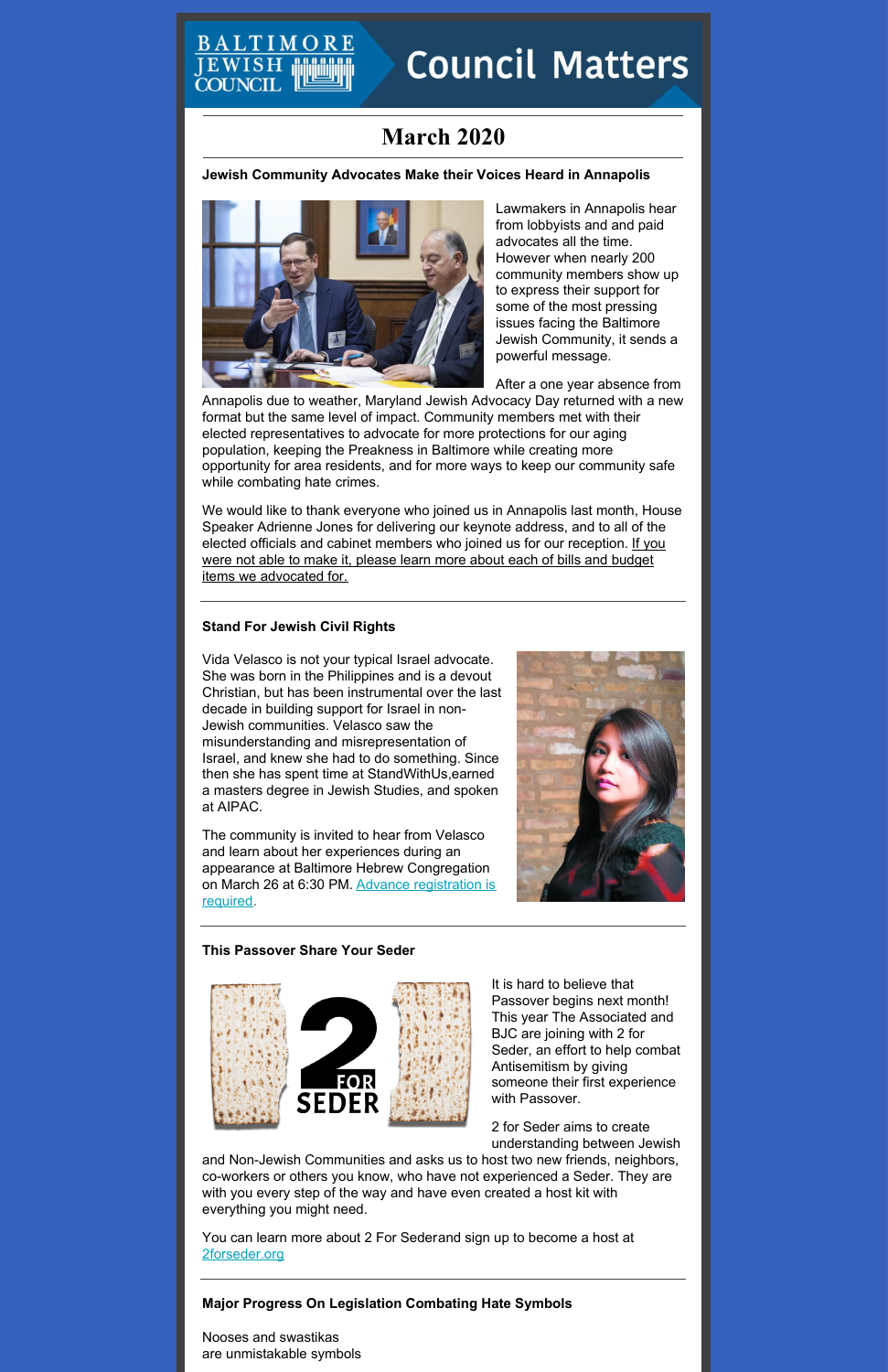of hate that each carry an immensely ugly history. Neither have a place in our state.

We have been working to combat these hateful symbols this legislative session through [HB5](http://mgaleg.maryland.gov/mgawebsite/Legislation/Details/hb0005) in the House of Delegates and [SB161](http://mgaleg.maryland.gov/mgawebsite/Legislation/Details/SB0161?ys=2020RS) in the State Senate, sponsored by Delegate Mark Change and Senator Sarah Elfreth



respectively. This bill would prohibit anyone from placing or inscribing a noose or swastika, whether temporary or permanent, on any real or personal property, without the express permission of the owner. We are thrilled that both bills have passed their respective chambers and are now one significant step closer to reaching Governor Hogan's desk.



**Do You Know Someone for the BJC Leadership Development Program?**

**Learn more about LDP and nominate someone who you think would be a good candidate for the [2020-2021](https://www.baltjc.org/leadership-development) cohort.**

**Upcoming Events & Opportunities**



**Holy Silence: Reconsidering the Catholic Church and the Holocaust**

Monday, March 2, 7:00 PM

Gordon Center 3506 Gwynbrook Ave., Owings Mills, MD 21117

Purchase \$10 tickets and more [information](https://tickets.vendini.com/ticket-software.html?e=52e3a1a676aa215a016def1e4fa48795&t=tix&fbclid=IwAR1pN6gRb0adDvKCSTQHMUgtWn9RLt_QfMeR4nGXd2vIPpGrvhzbc971KBc&vqitq=25156c2f-48f3-4db2-9ddf-399998716c62&vqitp=30f9f439-9996-45ba-89f9-f6916492e3a9&vqitts=1582584892&vqitc=vendini&vqite=itl&vqitrt=Safetynet&vqith=741ea0894648db31e906c4e43a513b2a)

**Social Justice Teen Summit**

**The Future Is Up To Us: Youth Voices in Activism**

Monday, March 22, 1:00 - 4:00 PM

Loyola University Maryland Andrew White Student Center Baltimore, MD 21210

More [information](https://events.idonate.com/summit) and registration

**Vida Velasco: Standing For Jewish Civil Rights**

Thursday, March 26, 6:30 - 8:00 PM

Baltimore Hebrew Congregation 7401 Park Heights Ave., Baltimore, MD 21208